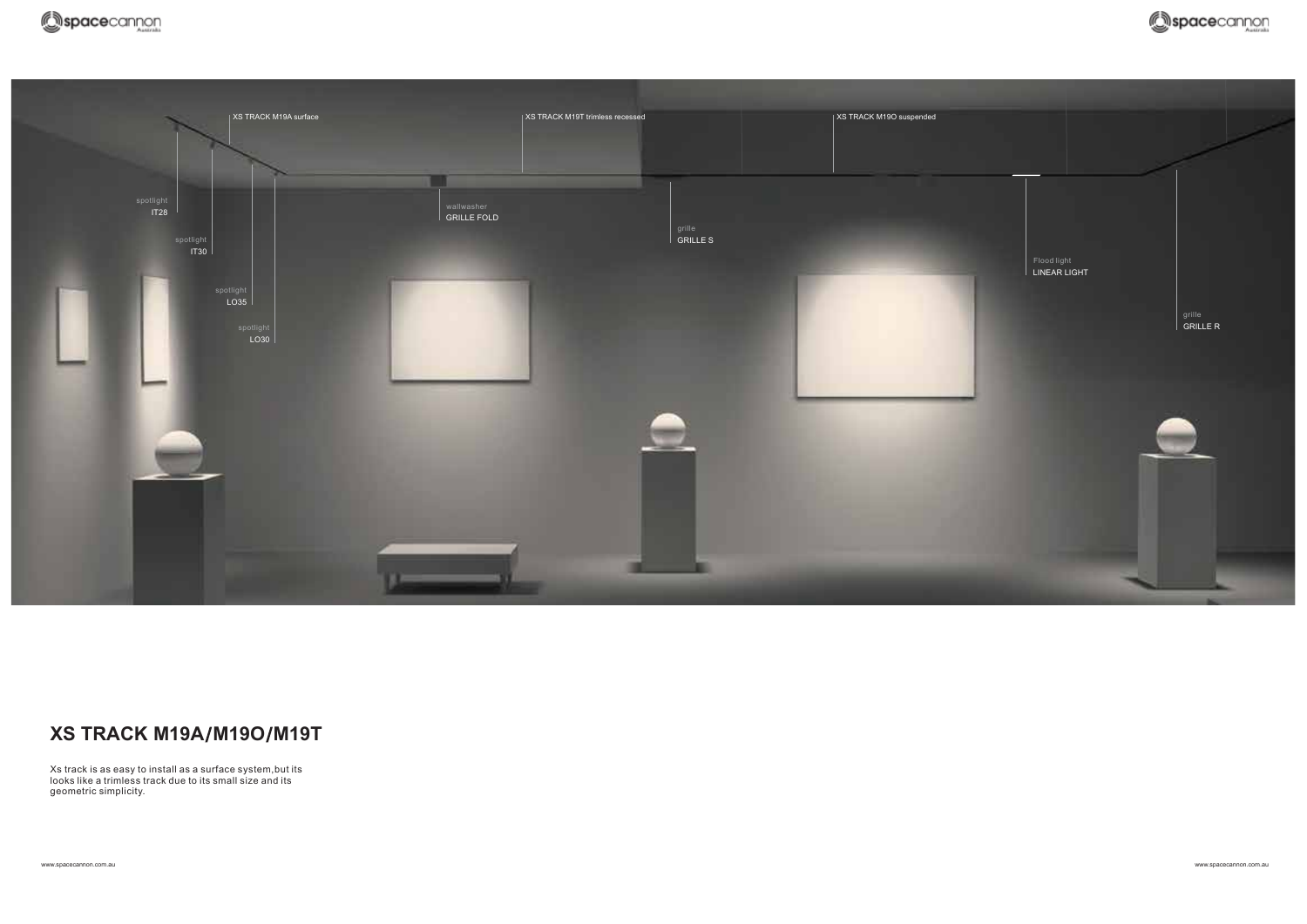

www.spacecannon.com.au www.spacecannon.com.au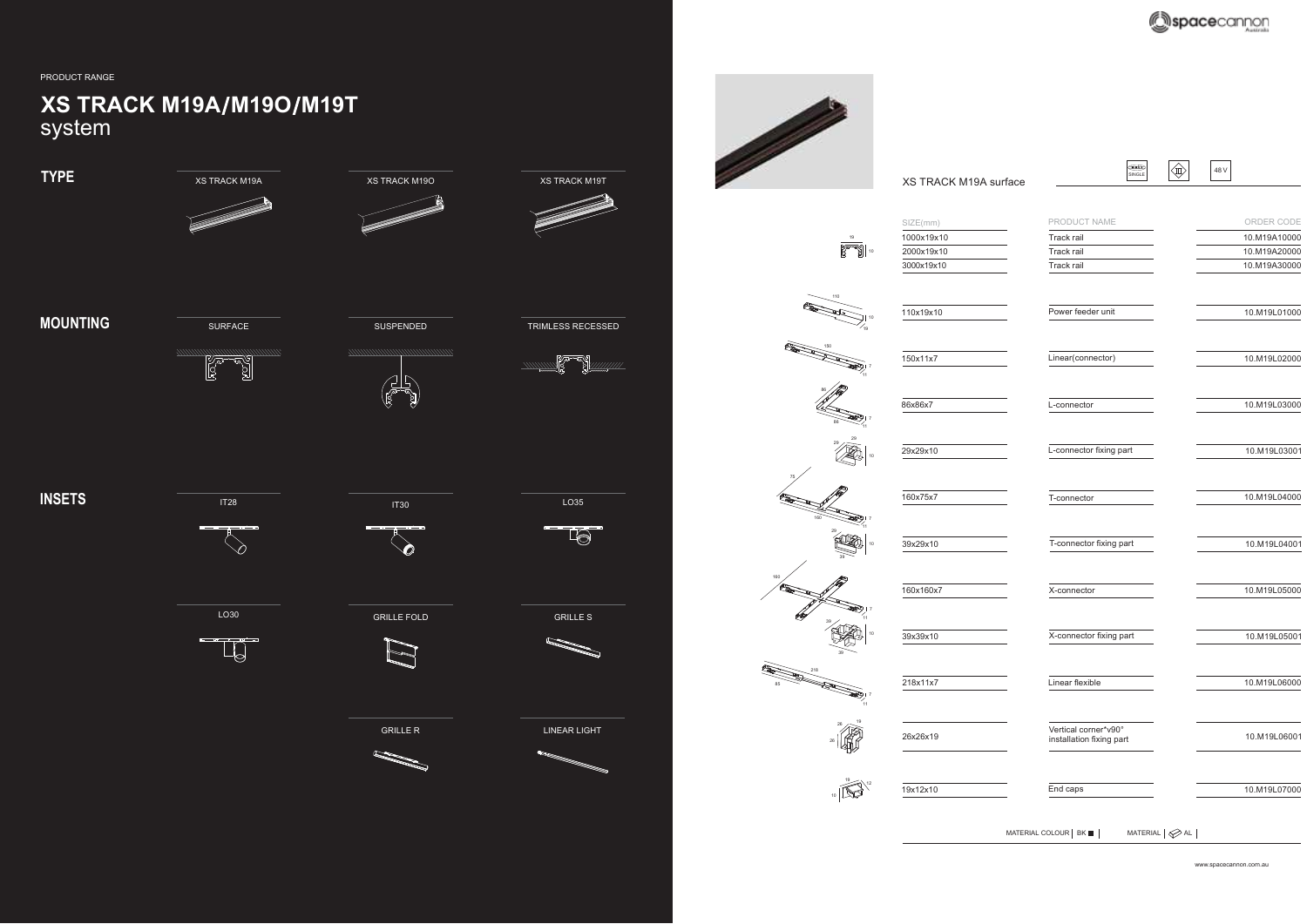

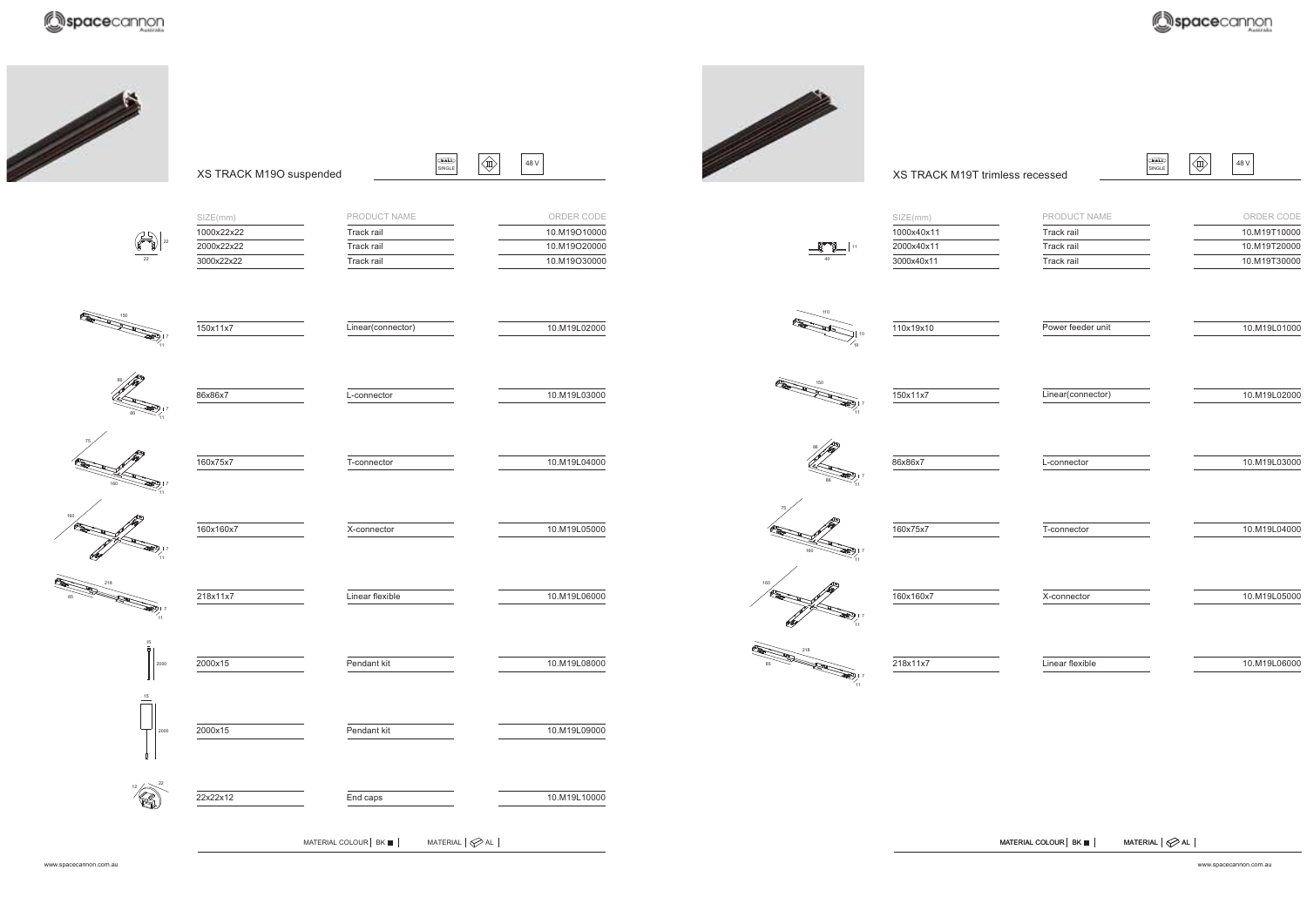

## XS TRACK M19A/M19O/M19T<br>spotlight



| OPTIONS |  |
|---------|--|
| Non-DIM |  |



 $COLOUR$  BK WH $\neg$   $MATERIAL$   $\oslash$  AL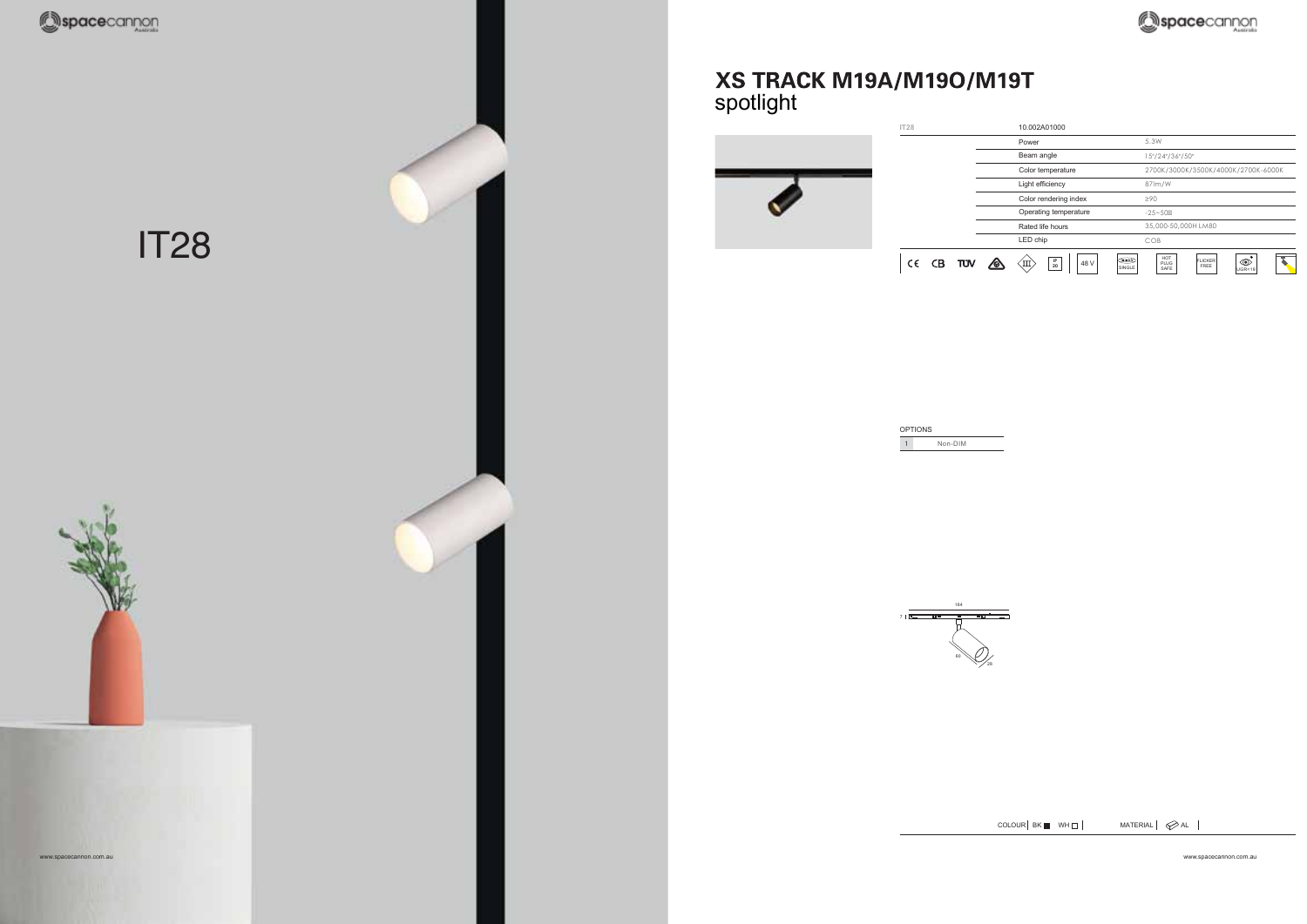

IT30



### XS TRACK M19A/M19O/M19T spotlight







 $COLOUR | BK \blacksquare WHD |$  MATERIAL  $\oslash$  AL  $\blacksquare$ 

spacecannon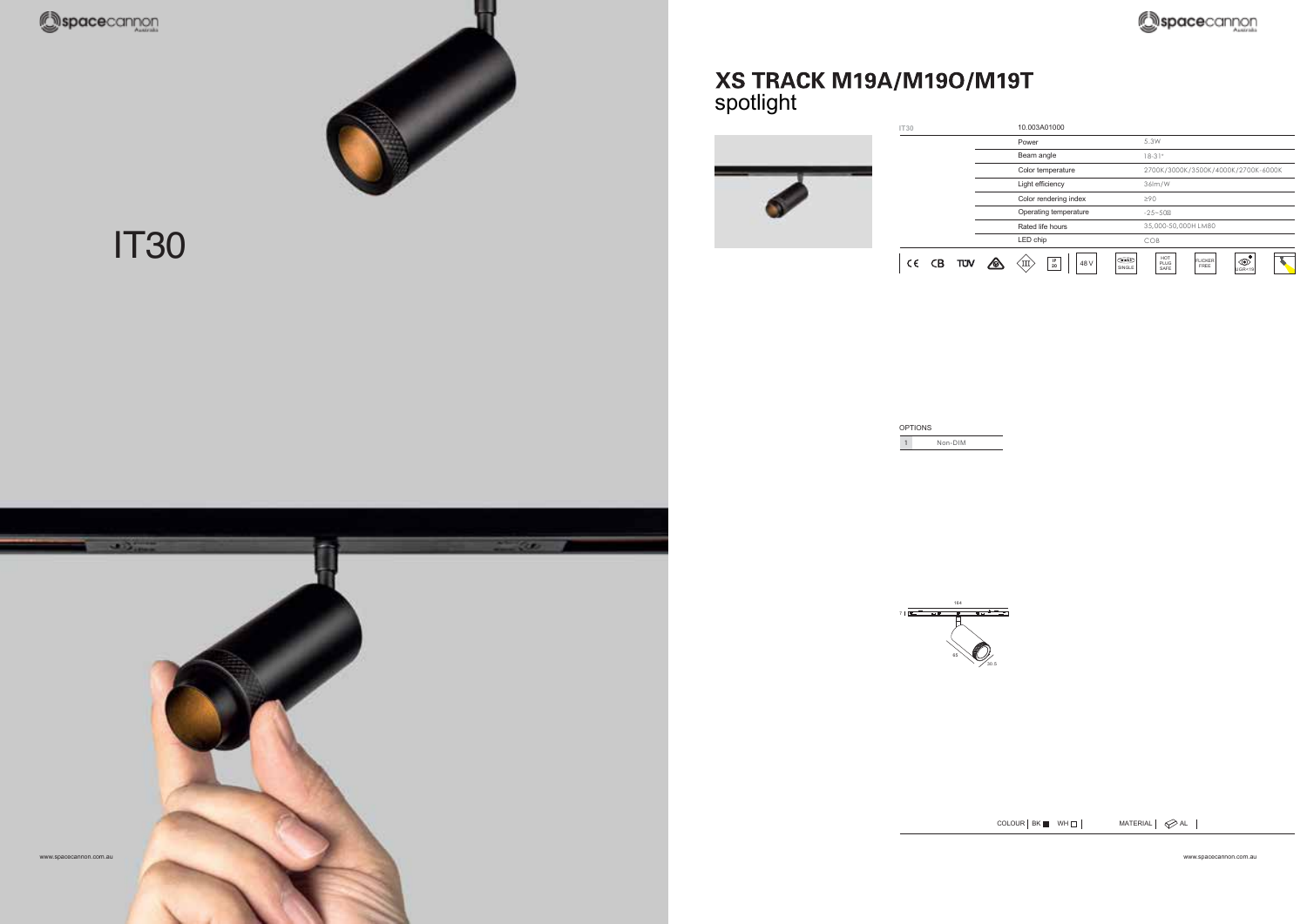



## XS TRACK M19A/M19O/M19T<br>spotlight

| LO35 |           | 10.004A01000                          |                |                                     |                        |                          |  |
|------|-----------|---------------------------------------|----------------|-------------------------------------|------------------------|--------------------------|--|
|      |           | Power                                 |                | 4.5W                                |                        |                          |  |
|      |           | Beam angle                            |                | 15°/24°/36°/50°                     |                        |                          |  |
|      |           | Color temperature                     |                | 2700K/3000K/3500K/4000K/2700K-6000K |                        |                          |  |
|      |           | Light efficiency                      |                | 66lm/W                              |                        |                          |  |
|      |           | Color rendering index                 |                | $\geq 90$                           |                        |                          |  |
|      |           | Operating temperature                 |                | $-25 - 50$                          |                        |                          |  |
|      |           | Rated life hours                      |                | 35,000-50,000H LM80                 |                        |                          |  |
|      |           | LED chip                              |                | COB                                 |                        |                          |  |
| C€   | CB<br>TÜV | $^{\rm IP}_{\rm 20}$<br>48 V<br>ζIII, | DALL<br>SINGLE | HOT<br>PLUG<br>SAFE                 | <b>FLICKER</b><br>FREE | $\circledcirc$<br>UGR<19 |  |

| <b>OPTIONS</b> |  |
|----------------|--|
| Non-DIM        |  |



 $COLOUR | BK \blacksquare WHD |$  MATERIAL  $\oslash AL$   $\blacksquare$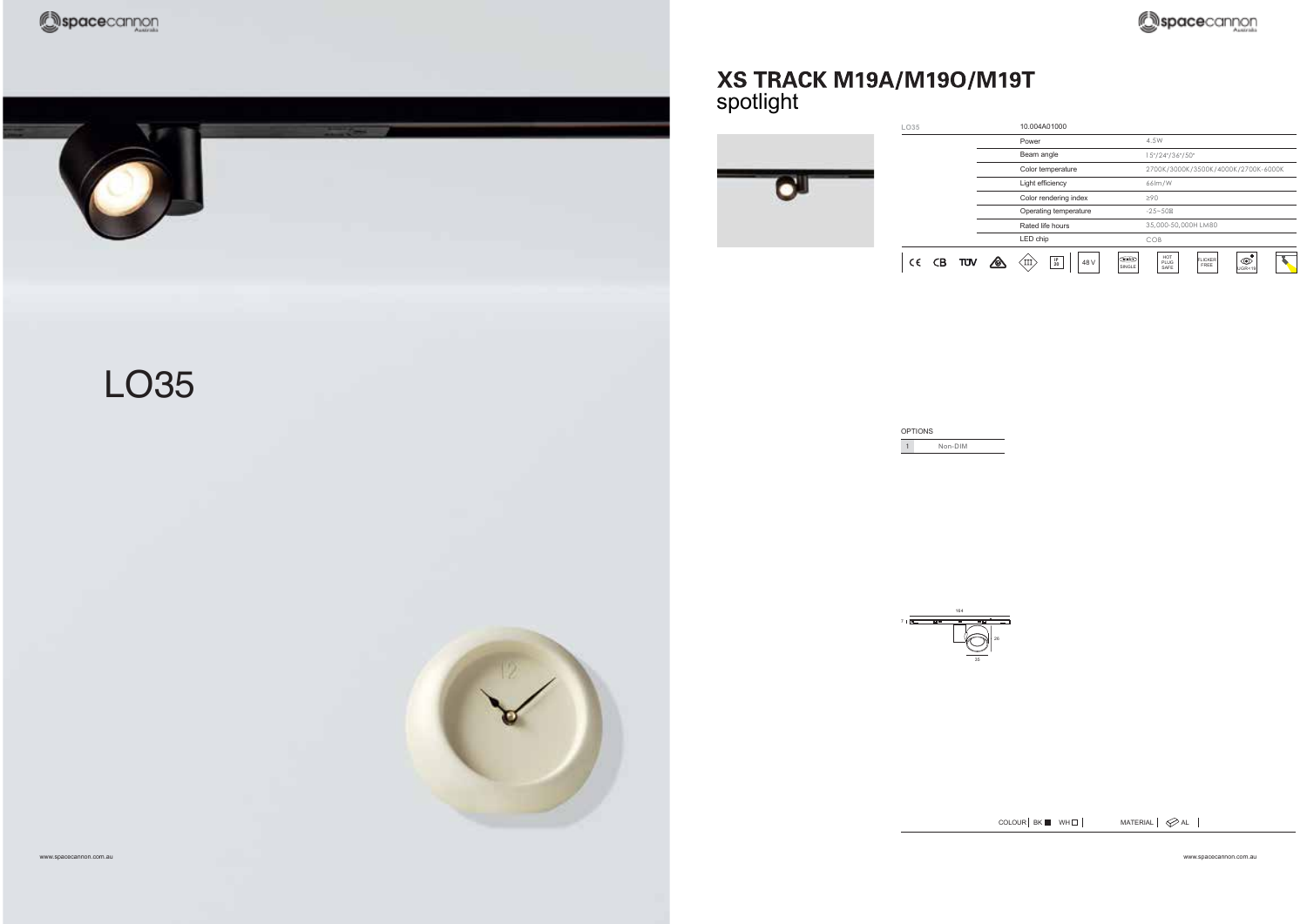### LO30



# XS TRACK M19A/M19O/M19T<br>spotlight



OPTIONS 1 Non-DIM

> 164 35

> > 30

 $COLOUR | BK \blacksquare$  WH $\square$  | MATERIAL |  $\oslash$  AL |

www.spacecannon.com.au www.spacecannon.com.au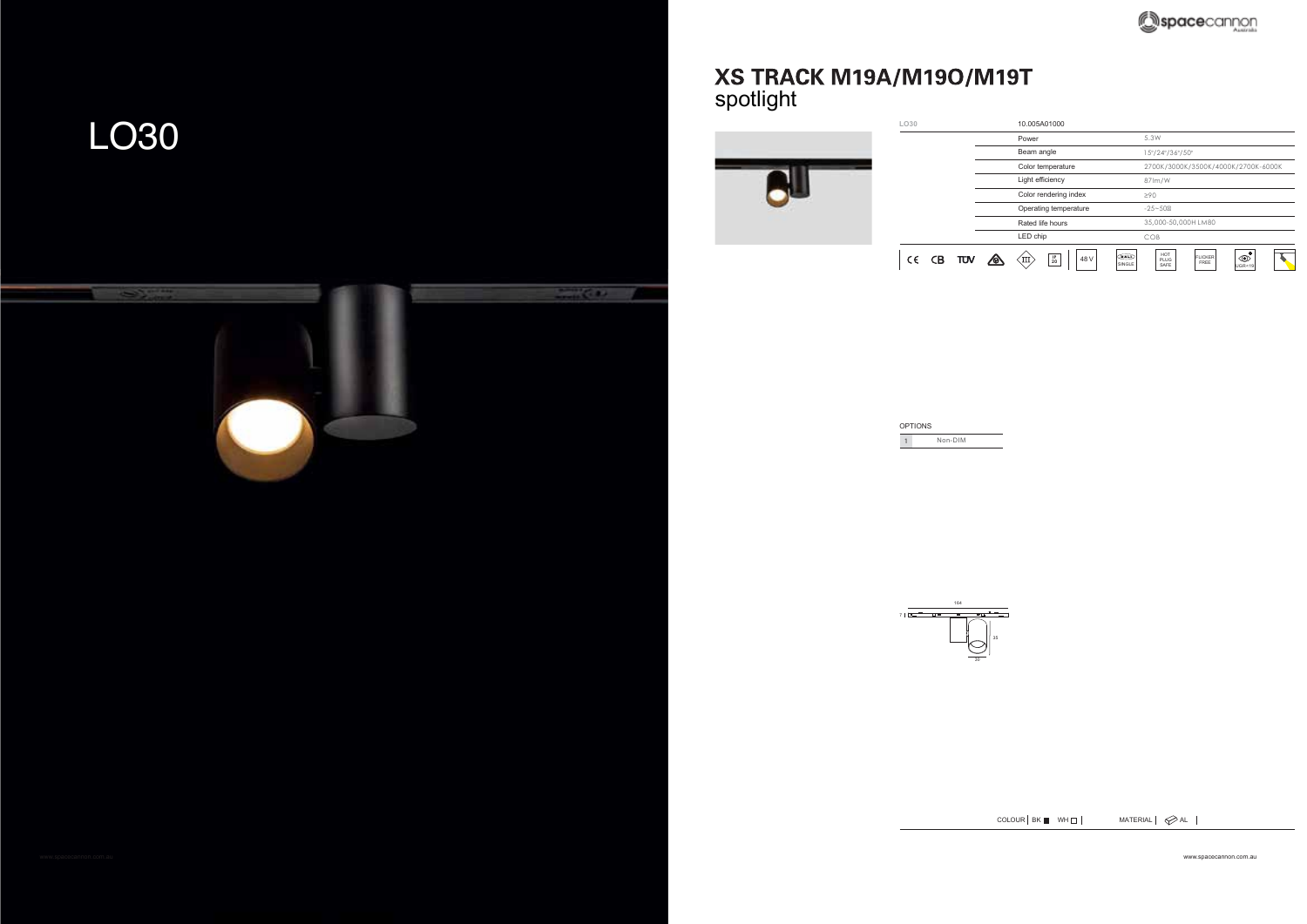

### GRILLE FOLD

www.spacecannon.com.au www.spacecannon.com.au www.spacecannon.com.au www.spacecannon.com.au www.spacecannon.com.au

#### XS TRACK M19A/M19O/M19T grille



| <b>OPTIONS</b> |  |
|----------------|--|
| Non-DIM        |  |



 $COLOUR$  BK WH $\Box$  MATERIAL  $\Diamond$  AL